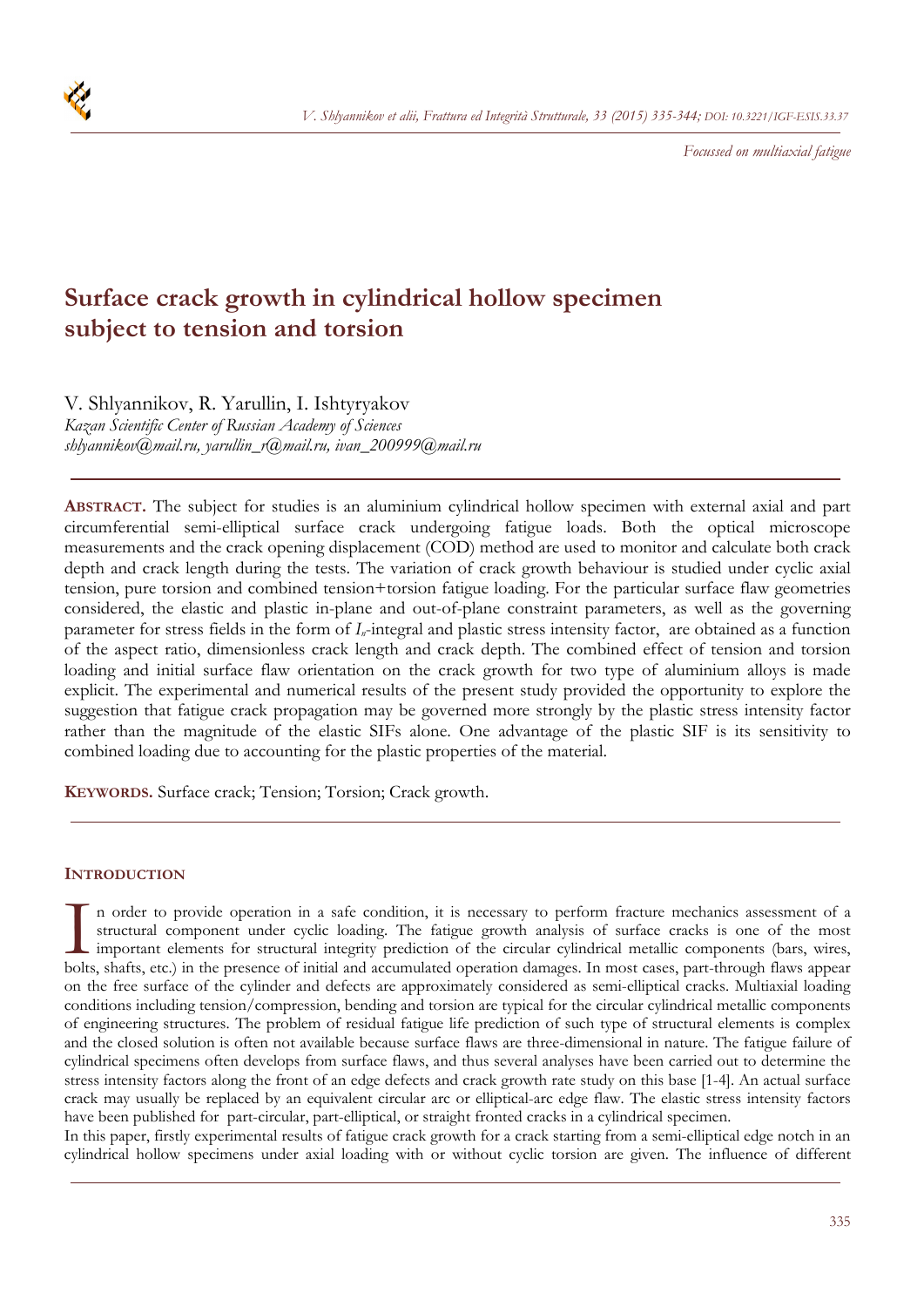

loading conditions on fatigue life of cylindrical specimens is discussed. The relations of crack opening displacement and crack length on the free surface of specimens are obtained and it is shown that the growth of the crack fronts is dependent on the initial notch form. Using the aforementioned relations, the crack front shape and crack growth rate in the depth direction can be predicted. The simulations for the crack path assessment are based on the constrain parameters behaviour. The computational 3D fracture analyses deliver a governing parameter of elastic-plastic stress field distributions along the crack front. On this base crack growth interpretation is performed using the traditional elastic and new plastic stress intensity factors [5-7]. Different crack growth rate is observed in the direction of the deepest point of the crack front with respect to the free surface of the hollow cylindrical specimen.

# **SPECIMENS AND MATERIAL PROPERTIES**

he test materials are aluminum alloys D16T and B95 which main mechanical are listed in Tab. 1 where *E* is the Young's modulus,  $\sigma_{\ell}$  is the nominal ultimate tensile strength,  $\sigma_{\ell}$  is the monotonic tensile yield strength,  $\sigma_{\ell}$  is the true ultimate tensile strength,  $\delta$  is the elongation,  $\psi$  is the reduction of area, *n* is the strain hardening exponent and α is the strain hardening coefficient.  $\prod_{\text{tr}}^{\text{he}}$ 

| Aluminum<br>alloy | $\sigma_{0.2}$<br>MPa | $\sigma_{\rm b}$<br>MPa | δ<br>$\frac{0}{0}$ | Ψ<br>$\frac{0}{0}$ | $\sigma_{\rm u}$<br>MPa | F<br>GPa         | $\boldsymbol{n}$ | $\alpha$     |
|-------------------|-----------------------|-------------------------|--------------------|--------------------|-------------------------|------------------|------------------|--------------|
| D16T              | 439<br>438            | 590<br>598              | 12                 | 13                 | 645<br>686              | 75.922<br>77.191 | 5.88<br>5.85     | 1.5<br>1.58  |
| B95AT             | 442<br>470            | 604<br>637              | 10                 | 11<br>15           | 658<br>731              | 77.734<br>74.135 | 5.79<br>6.62     | 1.66<br>1.62 |

Table 1: Main mechanical properties of aluminum alloys.



Figure 1: Details of the hollow specimen geometry and initial notches.

The hollow cylindrical specimen geometry configuration is shown in Fig. 1. The diameter is equal to 28 mm in the test section and the length is equal to 130 mm. Using linear cutting machine surface edge cracks were cut with initial flaw depths  $b_0$  3.0 mm for both a circular arc and elliptical-arc initial edge notch. The geometric parameters of the specimen test section and of the growing crack are shown in Figs. 1 and 2. In these figures, *b* is the current crack depth, with the crack front approximated by an elliptical curve with major axis *2c* and minor axis 2a. The crack length *b* is obtained by measuring the distance between the advancing crack break through point and the notch break through point, as shown in Fig. 2. The depth of the initial curvilinear edge notch is denoted by *a* and the initial notch length by *h*. The crack opening displacement is measured on the free hollow specimen cylindrical surface, in the central plane of symmetry as shown in Fig. 2. The Axial Torsion Test System *Bi-00-701* is used for axial-torsional fatigue and fracture testing of the hollow cylindrical specimens. This system is equipped with: fatigue rated axial-torsional dynamic load cell with axial capacity 100 kN and torsional capacity 2 kN-m; *Bi-06-3XX* series axial extensometers and torsional strain measurement fixture. The crack length on the specimen lateral surface were monitored using the optical instrumental zoom microscope whereas, to fix the crack opening displacement of specimen at the gauge length, a pulley arrangement with an externally axial encoder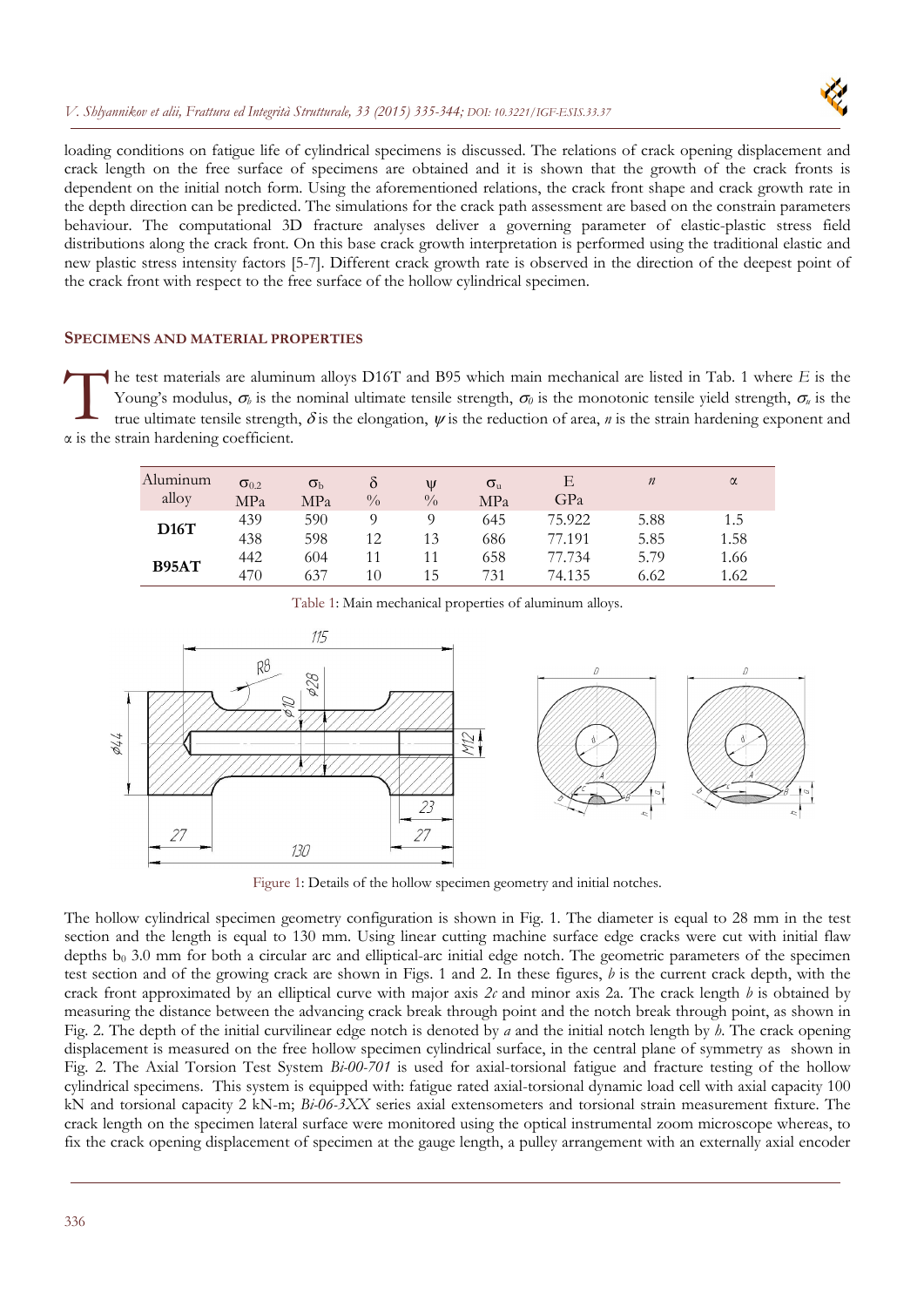

is introduced (Fig. 2). All tests are carried out with sinusoidal loading form, with load and torque moment control. For the simple cyclic tension fatigue tests, the specimens are tested with an applied maximum nominal stress equal to 80 MPa and with a frequency value 10 Hz. The combined tension/torsion tests are performed with the same stress ratio, applying synchronous and in-phase tensile and shear stresses whose maximum values are respectively equal to 75 and 59 MPa.



Figure 2: Test equipment for measuring COD and edge crack geometric parameters.







Figure 4: Surface crack paths under torsion for (a) transverse and (b,c) longitudinal initial notches.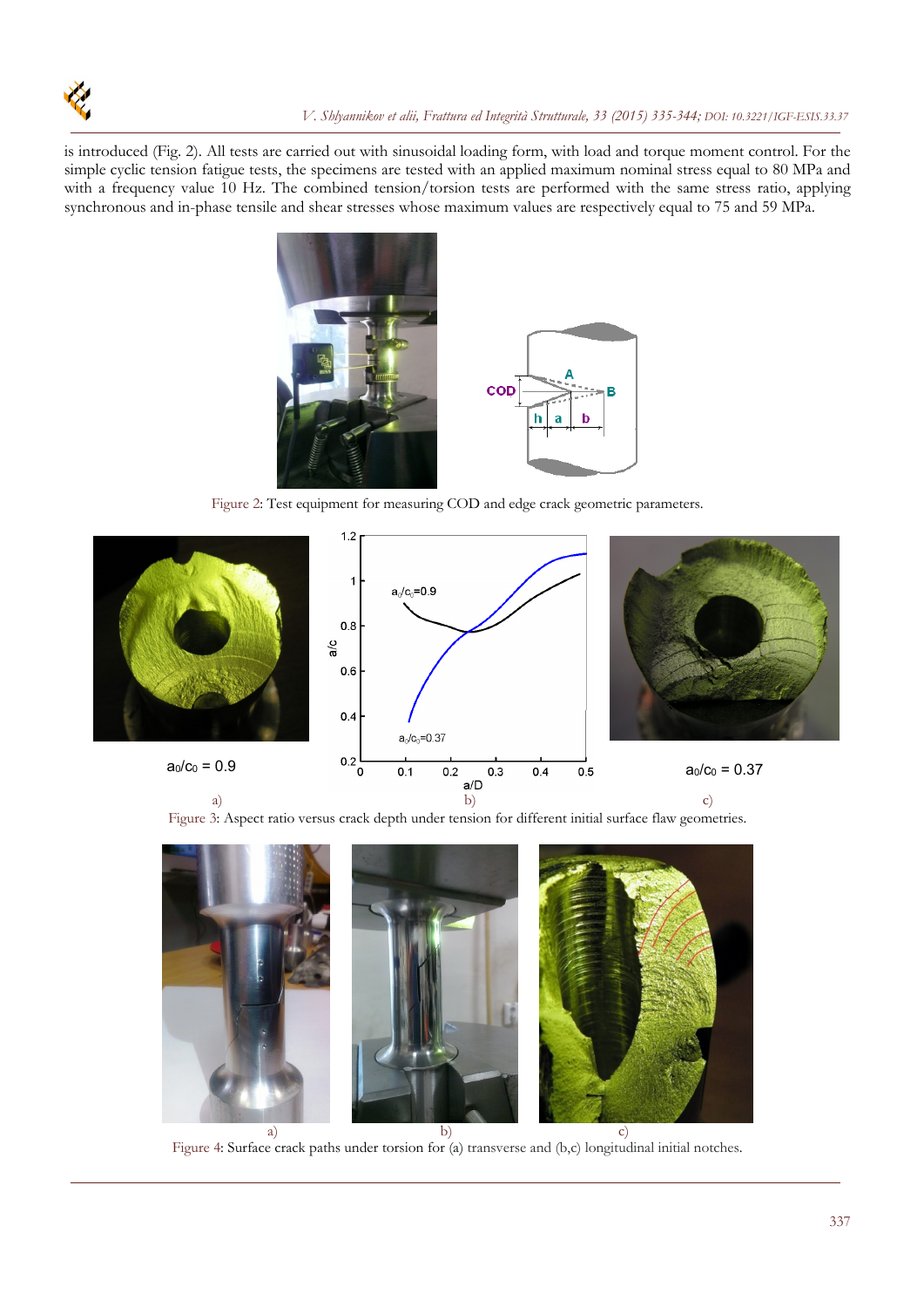

Two different stress ratio  $R_f$  values (0.1 and 0.5) were applied several times to the specimens in order to highlight the crack front geometry during propagation: during each test, beach marks were produced on each specimen by increasing the applied stress ratio from 0.1 to 0.5 at constant value of maximum cyclic nominal stress, when the surface crack length was approximately increased to  $a \approx 0.1$ mm. The typical beach marks on the post mortem cross section of different specimens are shown in Figs. 3 and 4 for tension and torsion, respectively. From the crack front shape obtained in this way, the relations between the relative crack depth *a/D* and the surface crack chord length *c/D* can be measured using a comparison microscope. In addition, based on periodically measured increments of surface crack chord length  $\Delta b$ , the curve of surface crack propagation versus cycle numbers *db/dN* can be obtained. Afterwards, utilizing the relation of crack depth versus surface crack chord length, it is possible to obtain the crack growth rates *da/dN* in the depth direction. Another interesting result pointed out in the present study is the crack front and aspect ratio stabilization (Fig.3,b) with respect to different initial notch geometry, when considering the analyzed multiaxial loading condition. It can be seen that the crack propagation paths differ with diverse initial flaw forms, but converge to the same configuration when the crack depth ratio is larger than about 0.25.

## **NUMERICAL RESULTS**

#### *Dimensionless coordinates*

rom Figs. 3 and 4 can be seen that the length of the arc of semi-elliptical crack front depends on the loading conditions of the hollow specimens. Moreover, the crack propagation process in hollow samples can be divided into two stages. During the first stage a semi-elliptical crack is a part-through-thickness. On the second stage semi-From Figs. 3 and 4 can be seen that the length of the arc of semi-elliptical crack front depends on the loading<br>
conditions of the hollow specimens. Moreover, the crack propagation process in hollow samples can be divided<br> distributions along the semi-elliptical crack front is convenient to introduce the dimensionless coordinates in the following form:

$$
x_0 = \Delta \varphi \cos \varphi_0, \quad y_0 = \Delta \varphi \sin \varphi_0
$$
  

$$
x_0 = \Delta \varphi \cos \varphi_0, \quad y_0 = \Delta \varphi \sin \varphi_0
$$
 (1)

 $x_i = \Delta \varphi \cos \varphi_i$ ,  $y_i = \Delta \varphi \sin \varphi_i$ ,  $\varphi_i \in [\varphi_0, \varphi_0]$ ,  $\Delta \varphi = \varphi_0 - \varphi_0$ 

$$
\overline{X}_i = \frac{x_0 - x_i}{x_0 - x_c}; \ \overline{Y}_i = \frac{y_i - y_0}{y_c - y_0}
$$
\n<sup>(2)</sup>

$$
R_i = \frac{1}{\sqrt{2}} \sqrt{\overline{X}_i^2 + \overline{Y}_i^2}, \quad R \in [0, 1]
$$

where  $\phi_0$  is angle determining position of initial point of the semi-elliptical crack front whereas  $\phi_c$  is angle corresponding to the deepest point of the crack front. In the following representation of numerical results, we will use variable *R* changing in the range from 0 to 1.

#### *Constraint parameters*

Recently, several two parameter models describing elastic-plastic fracture mechanics were introduced to explain some of the restrictions inherent in the one parameter approach based on the *J*-integral. The different sources of changes in the inplane and out-of-plane constraint are associated with the crack size, the geometry of the specimen and the loading conditions and notch effects on the fracture resistance characteristics of structural materials. Characterization of the constraint effects in the present study was performed using the non-singular *T*-stresses, the local triaxiality parameter *h* and the *TZ*-factor of the stress-state in a 3D cracked body to illustrate the features of the behavior of surface cracks in the hollow specimen.

#### *T-stress*

The *T*-stress has been recognized to present a measure of the constraint for the small-scale yielding conditions. Few methods have been proposed for calculating *T*. This study explores the direct application of FEM analysis by using the crack flank nodal displacements for calculating *T*-stress. Using this technique, the *T*-stress distributions in various specimen geometries were determined from numerical calculations. To this end, the commercial finite element code, ANSYS [8], was used to calculate the stress distributions ahead of the crack tips. In this part of the FEA calculations, the material is assumed to be linear elastic and characterized by  $E=74$  GPa and  $v=0.3$ .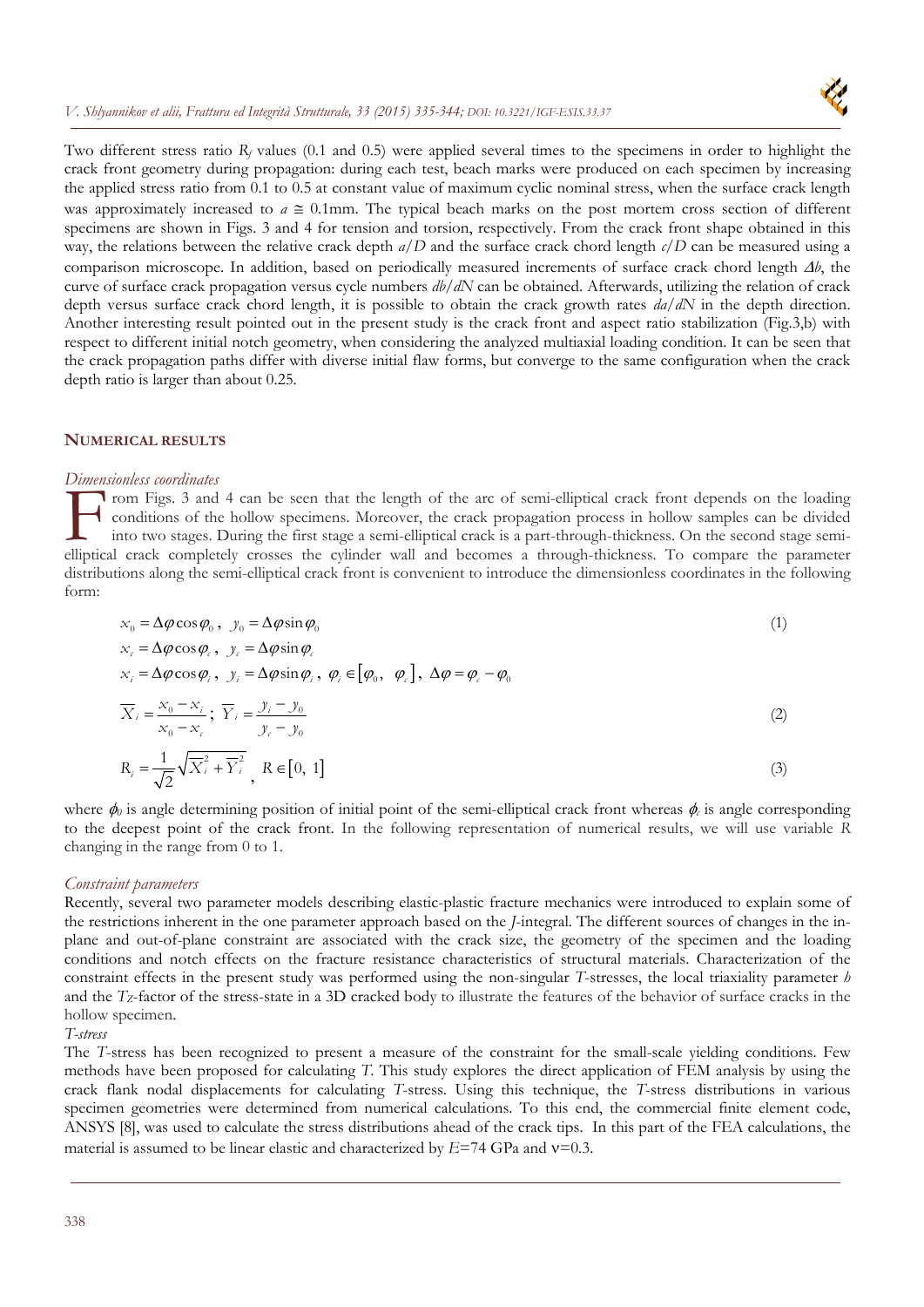

*Tz-factor* 

The *TZ* factor [9] has been recognized to present a measure of the out-of-plane constraint and can be expressed as the ratio of the normal elastic-plastic stress components

$$
T_z = \frac{\sigma_{zz}}{\sigma_{xx} + \sigma_{yy}}
$$
\n(4)

where  $\sigma_{zz}$  is the out-of-plane stress, and  $\sigma_{xx}$  and  $\sigma_{yy}$  are the in-plane stresses. The variation of this parameter is important to characterize the thickness effect on the crack front stress distribution and the changes of the plastic zone size. *Stress triaxiality*

As a secondary fracture parameter, a local parameter of the crack-tip constraint was proposed by the authors [10] because the validity of some of the above-mentioned concepts depends on the chosen reference field. This stress triaxiality parameter is described as follows:

$$
b(r,\theta,z) = \sigma_{kk} \left( 3 \sqrt{\frac{3}{2} s_{ij} s_{ij}} \right)
$$
 (5)

where  $\sigma_{kk}$  and  $s_{ij}$  are the hydrostatic and deviatoric stresses, respectively. Being a function of both the first invariant of the stress tensor and the second invariant of the stress deviator, the stress triaxiality parameter is a local measure of the inplane and out-of-plane constraint that is independent of any reference field.

The distributions of the elastic and elastic-plastic constraint parameters along the crack front in the hollow specimen under cyclic tension are plotted in Fig. 5 under pure Mode I loading. These distributions correspond to the crack front positions at the accumulated number of loading cycles  $N_1=0$  (initial front),  $N_2= 21000$  (intermediate front),  $N_3= 50000$ (intermediate front),  $N_4$  = 131500 (final failure front). The constraint parameter is plotted against the normalized coordinate *R*. In this plot  $R = 0.0$  is the crack border (the specimen free surface) while  $R = 1.0$  is the mid-plane of the hollow specimen thickness. It can be observed that all constraint parameters essentially changed along the crack front from the free surface toward the mid-plane. It should be noted that the front of the number four in the Fig. 5 corresponds to the second stage of crack propagation when it becomes completely through-thickness and intersects the cylinder wall.



Figure 5: Constraint parameter distributions under cyclic tension along crack front (1-initial, 2-3-intermediate, 4-final).

#### *Plastic stress intensity factor*

Here, our primary interests are to obtain an accurate description for the distribution along the crack front of the governing parameter for the elastic-plastic solution in the form of an *In*-integral and to determine the accuracy that this type of calculation, which will later be used for the general 3D problem, provides for the plastic stress intensity factor (SIF). The method developed here for combining the knowledge of the dominant singular solution with the finite element technique to obtain accurate solutions in the neighborhood of a crack tip is also applicable to the treatment of problems involving cracks in finite bodies.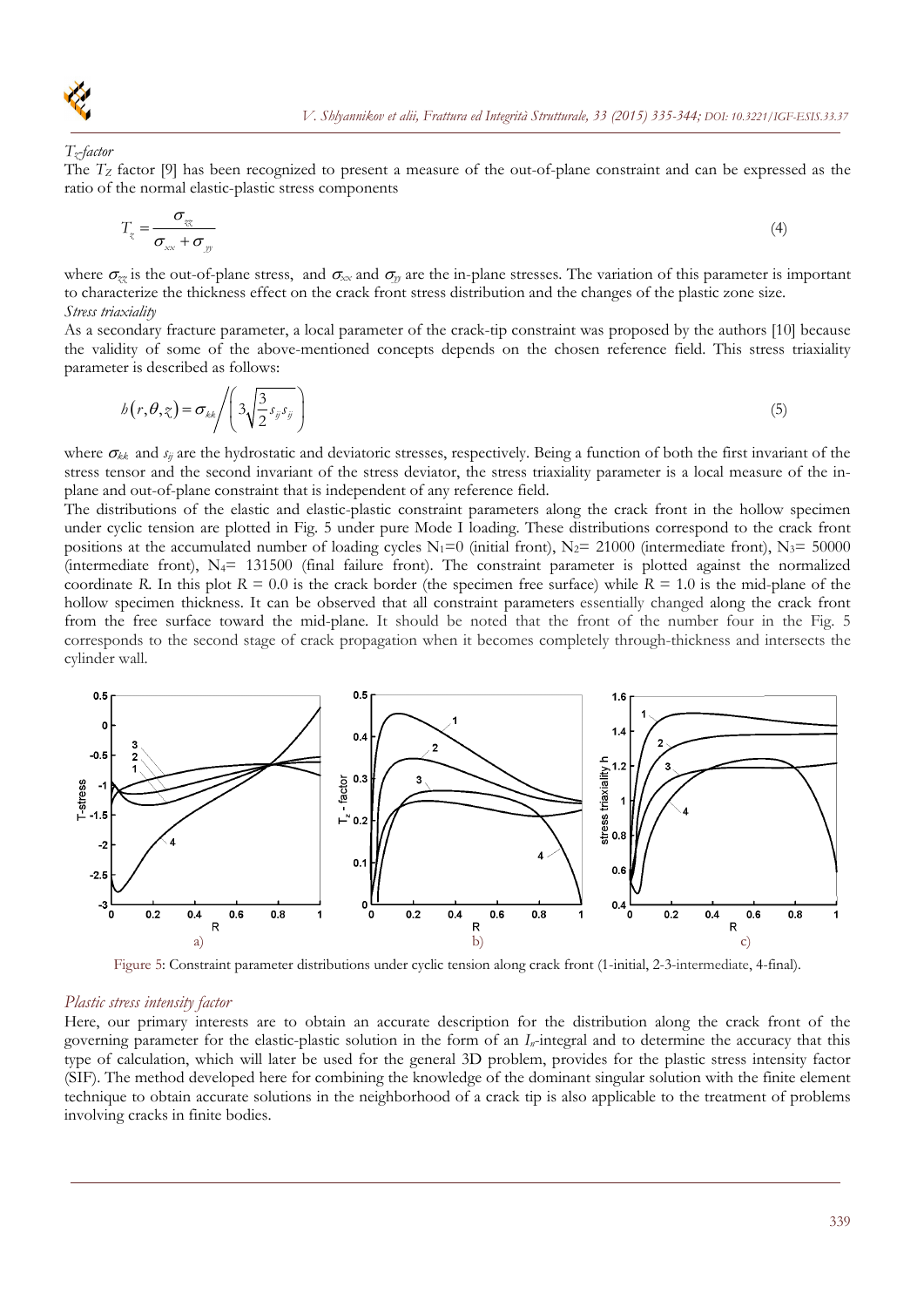

In accordance with the approach of Hutchinson [11], the plastic stress intensity factor  $K_p$  in pure Mode I (or pure Mode II) can be expressed directly in terms of the corresponding elastic stress intensity factor using Rice's *J*-integral. That is

$$
J = \frac{\left(K_1^2\right)}{E'} = \frac{\overline{\alpha}\sigma_0^2}{E'} I_n(\theta) \left(K_p\right)^{n+1};\tag{6}
$$

$$
\overline{K}_P = \left[ \frac{\left( \overline{K}_1^2 \right)}{\overline{\alpha} \sigma_0^2 I_n(\theta)} \right]^{1/(n+1)} = \left[ \left( \frac{\sigma}{\sigma_0} \right)^2 \frac{\pi \lambda}{\overline{\alpha}} \frac{Y_1^2 \left( a/w \right)}{I_n(\theta)} \right]^{1/(n+1)}; \ \overline{K}_1 = \sigma \sqrt{\pi \lambda} \cdot Y_1 \left( a/w \right) \tag{7}
$$

where  $\overline{K}_1 = K_1 / \sqrt{w}$  is normalized by a characteristic size of cracked body elastic stress intensity factor and  $E' = E$  for plane stress and  $E' = E/(1 - v^2)$  for plane strain. In the above equations,  $\overline{\alpha}$  and *n* are the hardening parameters,  $\lambda = a/w$ is the dimensionless crack length,  $w$  is characteristic size of specimen (for our case that is specimen diameter),  $\sigma$  is the nominal stress, and  $\sigma_{\theta}$  is the yield stress. The numerical constant  $I_n(\theta)$  is obtained from the singularity analysis by means of the conjugation solutions for the far and near fields. For small-scale yielding, i.e., when the plastic zone near the crack tip is quite small compared with the crack length, the amplitude of the singularity  $\bar{K}_p$  can be determined directly by application of the *J*-integral. In the framework of the present work, the conditions at the crack tip are described using the *J*-integral and an inherent parameter  $I_n$  that must be determined for the tested hollow specimens as well as for the structural elements to enable the applicability of the results. To address the theoretical aspects relevant to the experiments, finite element analysis is used to determine the governing parameter *In* of the asymptotic behavior of the stresses at the crack tip.

In the classical first-term singular HRR-solution [11], the numerical parameter *In* is a function of only the material strain hardening exponent *n*. Shlyannikov and Tumanov [5] reconsidered the HRR-solution for both plane strain and plane stress and supposed that under small-scale yielding, the expression for *In* depends implicitly on the dimensionless crack length and the specimen configuration. In this section, we extend the analysis to the  $I_n$ -integral behavior in an infinitely sized cracked body [11] to treat the test specimen's specified geometries. The use of the Hutchinson's theoretical definition for the *In*-factor directly adopted in the numerical finite element analyses leads to [5]

$$
I_{n}^{FEM}(\theta, M_{p}, n, (a/w)) = \int_{-\pi}^{\pi} \Omega^{FEM}(\theta, M_{p}, n, (a/w)) d\theta
$$
\n
$$
\Omega^{FEM}(\theta, M_{p}, n, (a/w)) = \frac{n}{n+1} (\tilde{\sigma}_{e}^{n+1})^{FEM} \cos \theta - \left[ \tilde{\sigma}_{n}^{FEM} \left( \tilde{u}_{\theta}^{FEM} - \frac{d\tilde{u}_{r}^{FEM}}{d\theta} \right) - \tilde{\sigma}_{r\theta}^{FEM} \left( \tilde{u}_{r}^{FEM} + \frac{d\tilde{u}_{\theta}^{FEM}}{d\theta} \right) \right] \sin \theta - \frac{1}{n+1} (\tilde{\sigma}_{n}^{FEM} \tilde{u}_{r}^{FEM} + \tilde{\sigma}_{r\theta}^{FEM} \tilde{u}_{\theta}^{FEM}) \cos \theta.
$$
\n(8)

In this case, the numerical integral of the crack tip field *In* changes not only with the strain hardening exponent *n* but also with the relative crack length *b/D* and the relative crack depth *a/D*. More details to determine the *In* factor for different test specimen configurations are given by Refs. [5-7].

The distribution of the elastic-plastic constraint parameters along the crack front in the direction from the free surface toward the mid-plane is plotted in Fig. 6 for the hollow specimens under different loading conditions. The left picture in Fig. 6 depicts the behavior of the *In*-factor, whereas the right picture in Fig. 6 gives us the distribution of the stress triaxiality parameter *h* for the fixed curvilinear crack front position. The constraint parameters are plotted against the normalized coordinate *R*. In these plots  $R = 0.0$  is the crack border (the specimen free surface) while  $R = 1.0$  is the midplane of the specimen. It can be observed from these figures that both constraint parameters sufficiently changed along the crack front from the free surface toward the mid-plane as a function of loading conditions. Fig. 7 represents the distributions of the *In*-factor for the pure tension and pure torsion as well as the combined loading conditions for different crack front position in hollow specimens.

The last part of the numerical calculations of the present study is devoted to the determination of the plastic stress intensity factors in hollow samples. In Fig.8 shown the distributions of the elastic and plastic SIF's for the same tensile loading conditions along the same crack front. Fig. 8 gives a clear illustration of the necessity to take into account the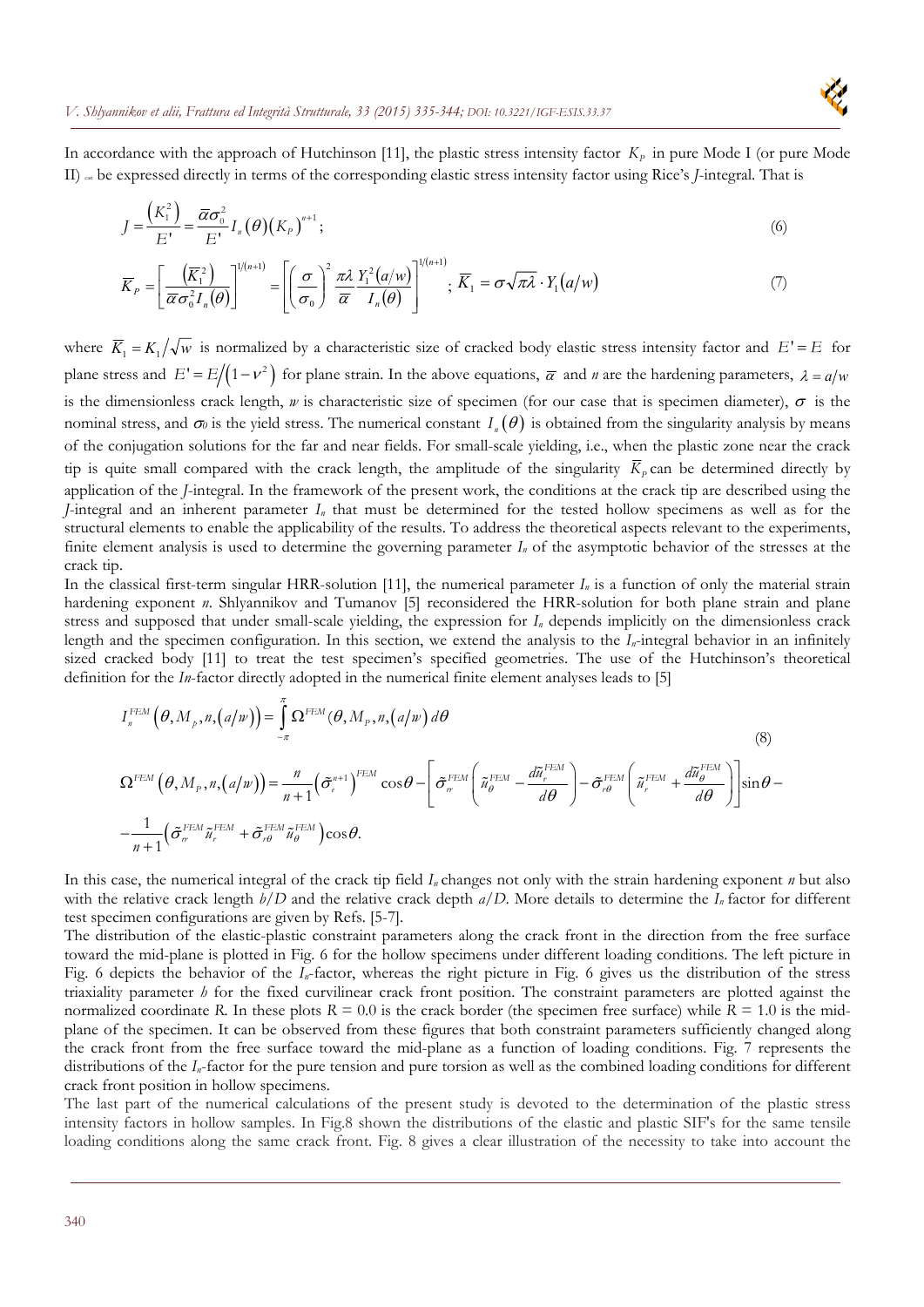

plastic properties of the material in the interpretation of the characteristics of the material resistance to crack propagation. The data shown in Fig. 9 confirm this suggestion in more details for several other crack fronts. Recall that the front of the number four in the Fig. 9 corresponds to the second stage of crack propagation when it becomes completely throughthickness and intersects the hollow cylinder wall.



R<br>Figure 6: I<sub>n</sub>-factor and stress triaxiality parameter distributions along crack front under different loading conditions.



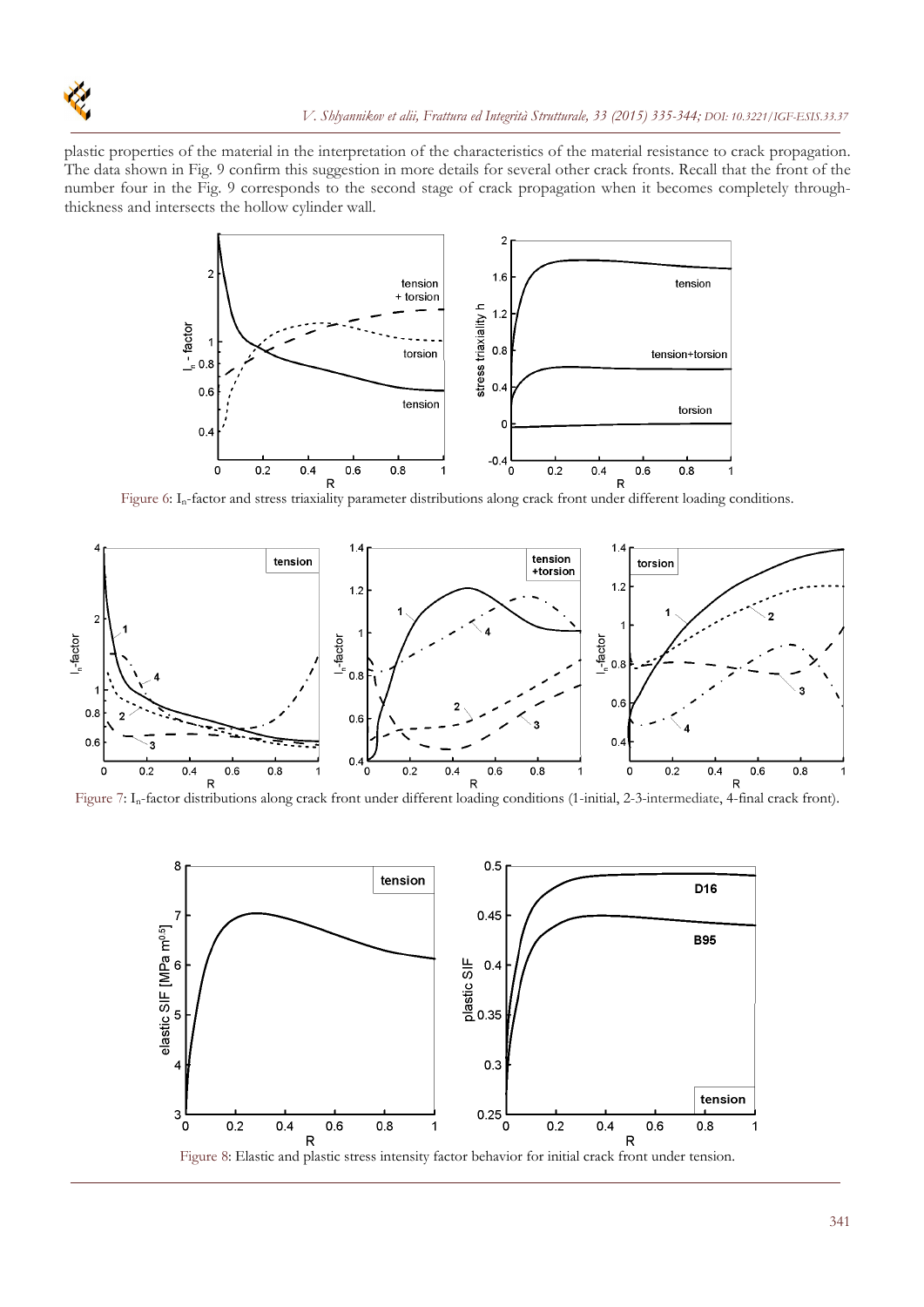



Figure 9: Elastic (a) and plastic stress intensity (b-B95, c-D16) factor distributions along crack front (1-initial, 2-3-intermediate, 4-final).

#### **EXPERIMENTAL RESULTS AND DISCUSSION**

he evolution of the crack growth rate of the elliptical-fronted edge cracks during the tests is determined using COD and the microscope. In order to study the crack growth under fatigue tension loading with superimposed cyclic torsion, several hollow specimens of both aluminum alloys B95 and D16 are tested with an initial notch The evolution of the crack growth rate of the elliptical-fronted edge cracks during the tests is determined using COD and the microscope. In order to study the crack growth under fatigue tension loading with superimposed c *N* under pure tension and combined loads, respectively. As shown in Fig. 10, in-phase cyclic torsion loading superimposed on cyclic tension leads to different effects on the relationship between crack length on the free surface of the specimen and crack opening displacement under combined cyclic loading which depend on the material properties. Nevertheless there is a strong correlation between these two parameters that can be very useful for automation of experimental studies of fatigue and fracture under multiaxial stress state. On the base of this experimental data, polynomial functions can be used to express the COD as a function of the superficial crack length.

Fig. 11 represents the superficial crack growth rate *db/dN* versus COD on the hollow cylindrical specimens undergoing pure tension and combined loading. It is found that the crack growth rate along the external surface direction as a function of COD fit into a single curve with a small scatter band of the experimental results under different loading conditions for both tested aluminum alloys. However, looking at Figs.3,4 and considering changes in the general durability of the specimens in pure tension and combined loading, significant differences in the crack growth rate in the depth direction *a* and on the free surface *b* of hollow specimens under the above types of loading conditions are expected.





Figure 10: Relationship between COD and crack length on free surface of hollow specimen under different loading conditions.

Figure 11: Crack growth rate on free surface of hollow specimen versus COD under different loading conditions.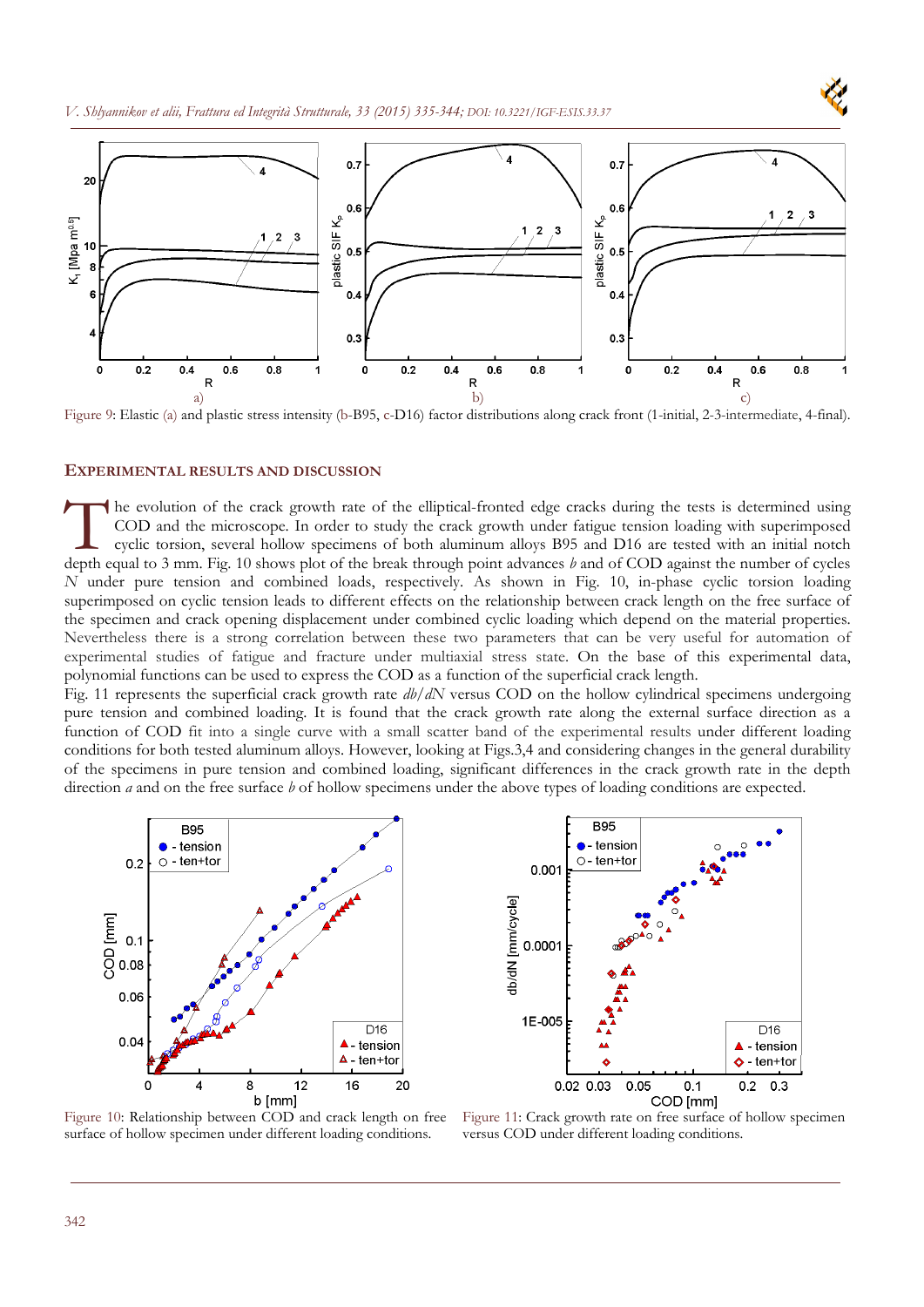

Fig. 12 shows the typical experimental fatigue fracture diagrams in the coordinates of the crack growth rate versus the values of the stress intensity factors for the hollow cylindrical specimens tested under pure tensile loading. The left picture in Fig. 12 depicts the behavior of the *db/dN* as a function of the elastic SIF *K1*, whereas the right picture in Fig. 12 gives us the crack growth rate depending on of the dimensionless plastic stress intensity factor *KP*. To determine the experimental values of the elastic and plastic SIF's for two main points of the crack front, namely, the free surface and midplane section, was used the distributions represented in Fig. 9. Looking at Fig.12 it should be noted that increasing of the crack growth rates is observed in the direction of the deepest point of the crack front with respect to the crack front intersection with the free surface of the hollow cylindrical specimens in terms of the elastic and plastic SIF's.



Figure 12: Crack growth rate as a function of (a) elastic and (b) plastic SIFs under tension for different crack front points.

In contrast to the elastic SIF  $K_t$ , the plastic SIF  $K_P$  shows very useful effect of the sensitivity to the plastic properties of the tested materials. It can be seen from Fig. 12 that the plastic SIF gradually increases by increasing the crack length and crack depth at fixed elastic properties of the aluminum alloys characterized by  $E=74$  GPa and  $v=0.3$ . The data presented very obvious advantages of using the plastic stress intensity factors to characterize the material's resistance to cyclic crack growth. This conclusion is confirmed by the relative position of crack growth curves in Fig.12 for both tested aluminum alloys under pure cyclic tension in the terms of the elastic and plastic SIF"s.

## **CONCLUSIONS**

I atigue crack growth for an elliptical arc-fronted edge crack with two different initial notch form in hollow cylindrical specimens of B95 and D16 aluminum alloys is studied. Experiments and calculations made under axial cyclic tension with and without cyclic torsion are described. All the experimental and numerical results are shown: atigue crack growth for an elliptical arc-fronted edge crack with two different initial notch form in hollow cylindrical specimens of B95 and D16 aluminum alloys is studied. Experiments and calculations made under axial cy

loading, the following constraint parameters were analysed, namely, the non-singular *T* -stress, *T<sub>z</sub>*-factor and the stress

triaxiality parameter *h* in the 3D series of elastic-plastic computations for aluminum alloys different properties;

- the governing parameter of the elastic-plastic stress fields *In*-factor distributions along various crack fronts was also determined from numerical calculations, this governing parameter is used as the foundation of the elastic-plastic stress intensity factor;

- under pure cyclic tension loading, it can be seen that the crack propagation paths differ with diverse initial flaw forms, but converge to the same configuration when the crack depth ratio is larger than about 0.25;

- it is found that there is one general relationship between the crack growth rate on the free surface of specimen and COD for both tested aluminum alloys and loading conditions including the case when the torsion loading is superimposed on the cyclic tension;